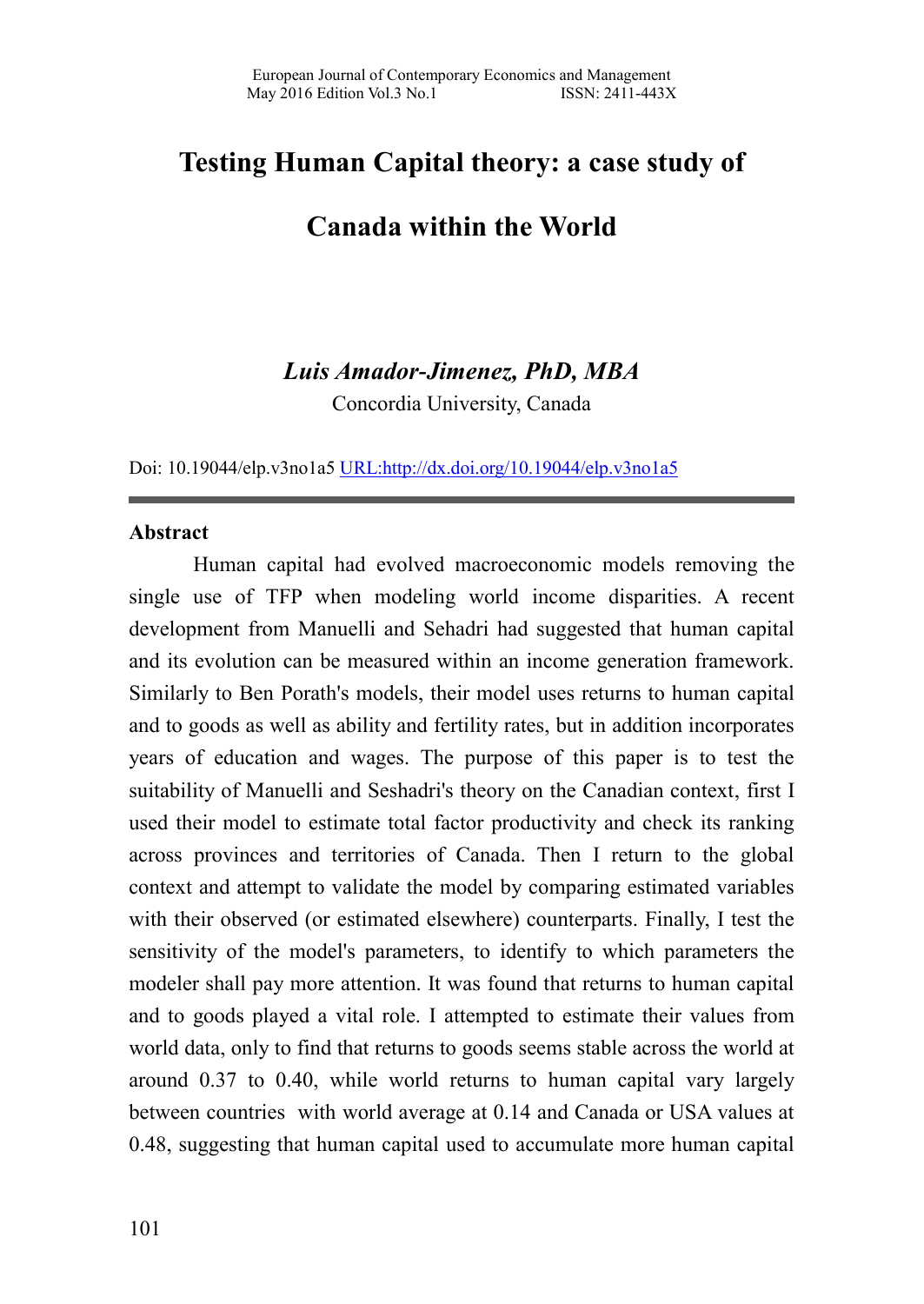is key from a development perspective and that countries should encourage learning throughout the life of productive individuals.

# **Keywords**: Human Capital, Income, Sensitivity, Validation

# **Introduction:**

There is a vast amount of literature concerned with the large disparities of wealth (income, output) or development across countries in the world (Hall and Jones 1999, Quah 1996, Freyer 2008). Historically, research on such disparities has built upon two main blocks: technological change (and what it drives it) and human capital. Both build upon modified versions of the Solow's model (1956) and the latter uses some sort of Mincer specification (1974) for validation. Differences in income (or output) have been typically explained by either the role of human capital or total factor productivity. Both approaches have been developed upon such factors and they differ in weather to abandon or expand the neoclassical model based upon Solow (1956) after the expansion done by Mankin, Romer, and Weil (1992). The first method looks into technology to explain differences on total factor productivity and output. The other one focuses on the role of human capital (Hendricks 2002). The main drawbacks of the technology (TFP) approach is the lack of endogenous capability to model individual choices on elements related to human capital formation and technological implementation. The problem of the second revolves around difficulties on measuring human capital stocks typically addressed by using a Mincer specification (Mincer 1974).

It was Hendricks (2002) the first one to suggest that both approaches should not be contradictory but rather complementary. Recent developments hinged on the use of an explicit human factor production function (Klenow and Rodriguez-Clare 1997) to explicitly model the role of education quantity and quality in building human capital stocks and of those in total factor productivity and on income disparities. At the core of such models one finds the aggregation of decision makers selecting the number of years of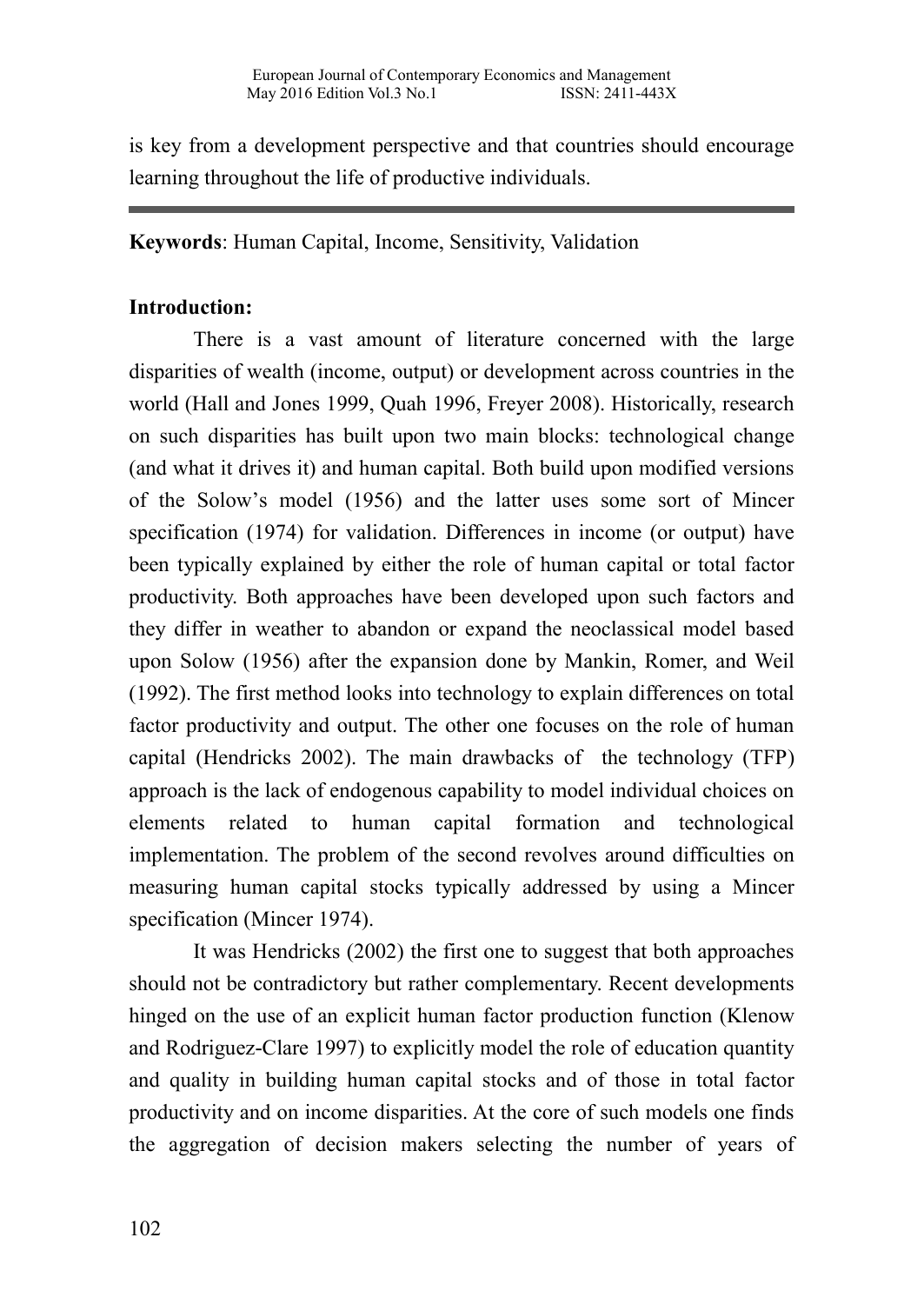education and its quality. One of such works is that of Erosa, Koreshkova and Restuccia (2009) which revolves on measuring investment on schooling (goods) to estimate quality and then to observe the role of TFP to explain cross country differences on income per capita. Another one is that of Manuelli and Seshadri (2014) who follow a similar approach with quantity and quality on the core but with the claim of having pinned down the functional form of a human capital production function which in turn is used to estimate required differences in TFP to explain across country income disparities (output per worker). Manuelli and Seshadri's model contains schooling time (quantity), post-schooling training (quality of skills) and age earnings profile and finds a less dramatic role of TFP as found by others before.

| Author / year   | <b>Model</b>              | <b>Findings</b>                    | Human<br>Capital | T.F.P.         |
|-----------------|---------------------------|------------------------------------|------------------|----------------|
| Solow (1956)    | Decreasing returns<br>to  | of<br><b>Steady-state</b><br>level | N <sub>O</sub>   | N <sub>O</sub> |
|                 | scale to capital. Savings | income-per-capita.                 |                  |                |
|                 | and population growth     | Conditional convergence,           |                  |                |
|                 | are exogenous.            | countries reach different          |                  |                |
|                 |                           | steady states of income-           |                  |                |
|                 |                           | per-capita                         |                  |                |
| Mincer (1974)   | Statistical regression    | Returns of education and           | N <sub>O</sub>   | N <sub>O</sub> |
|                 |                           | experience can be used to          |                  |                |
|                 |                           | estimate human capital             |                  |                |
|                 |                           | stocks. Largely used for           |                  |                |
|                 |                           | calibration.                       |                  |                |
| Mankin, N.G.,   | Added accumulation of     | <b>Interactions</b><br>of<br>human | <b>YES</b>       | NO.            |
| Romer, D. and   | Human Capital (H) to      | capital and savings $(s)$ and      |                  |                |
| Weil,<br>D.N.   | Solow's model             | population growth $(n)$ with       |                  |                |
| 1992            |                           | income $(Y)$ .                     |                  |                |
| P.J.<br>Klenow, | capital<br>Human          | Cross-country productivity         | N <sub>O</sub>   | <b>YES</b>     |
| and             | function.<br>production   | differences explain over           |                  |                |
| Rodriguez-      | Primary/secondary         | 50% of level differences of        |                  |                |
| Clare,<br>A.    | schooling-attainment.     | GDP per worker (1985               |                  |                |
| (1997)          | School<br>quality<br>to   | data).                             |                  |                |
|                 | produce<br>of<br>measures | Differences in productivity        |                  |                |
|                 | human capital.            | growth explain growth rate         |                  |                |
|                 |                           | differences of GDP                 |                  |                |
| Hall and Jones  | Relies<br>Solow's<br>on   | physical<br>Human<br>and           | N <sub>O</sub>   | <b>YES</b>     |
| (1999)          | residual (TFP)            | capital<br>output per<br>on        |                  |                |
|                 |                           | worker.<br>Social                  |                  |                |
|                 |                           | infrastructure<br>explains         |                  |                |
|                 |                           | differences<br>across              |                  |                |

**TABLE 1. Human capital and TFP on economic development**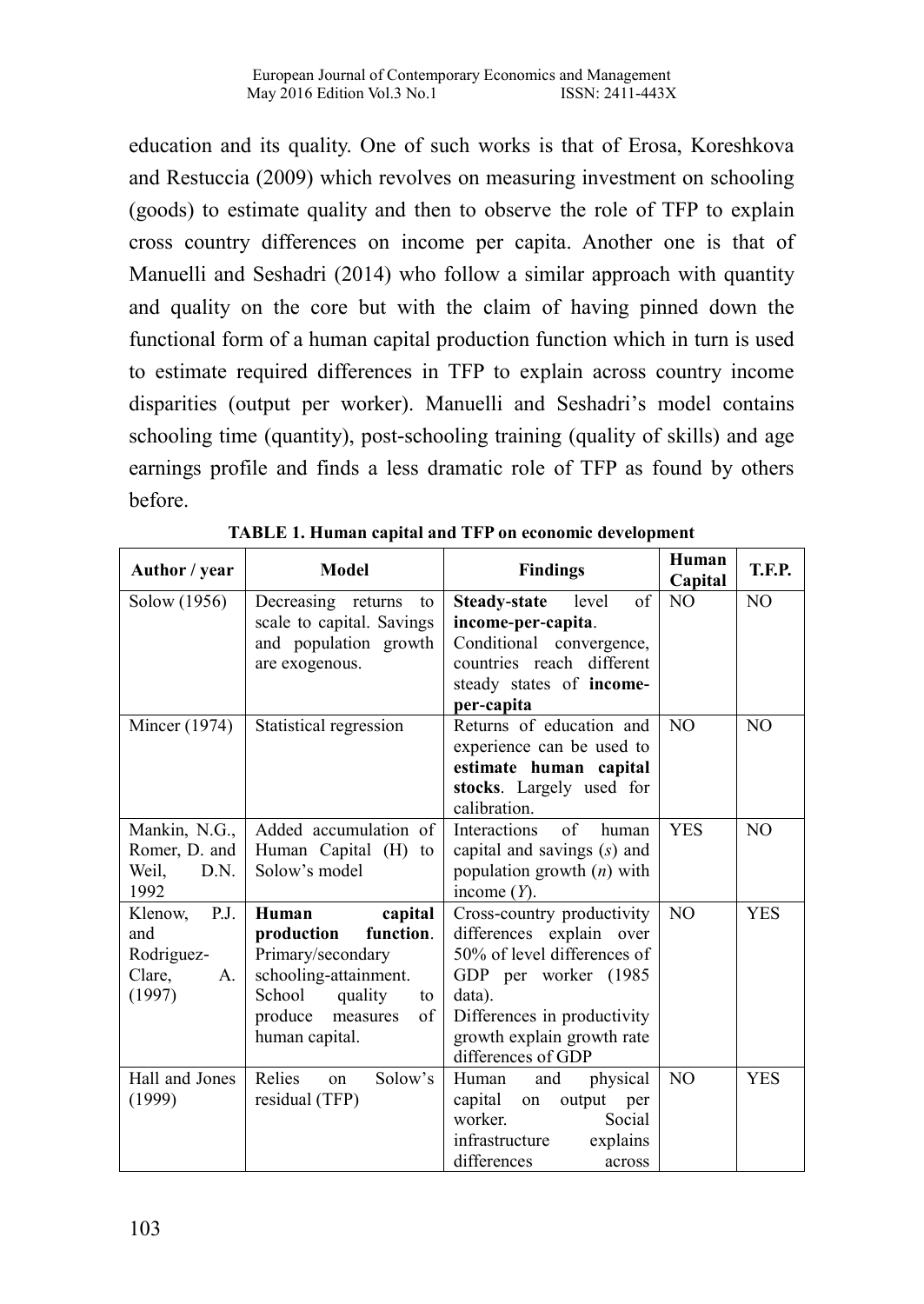|                                                 |                                                                                                                                  | countries                                                                                                                                                                    |            |            |
|-------------------------------------------------|----------------------------------------------------------------------------------------------------------------------------------|------------------------------------------------------------------------------------------------------------------------------------------------------------------------------|------------|------------|
| Hansen, G.D.<br>and Prescott,<br>C.P. 2002.     | Overlapping<br>generations, maximize<br>profits and utility. Role<br>Technology<br>оf<br>on<br>output                            | From stagnation to growth<br>(production) as land is<br>outshined by human and<br>capital growth (more<br>skilled labor)                                                     | <b>YES</b> | NO.        |
| <b>Hendricks</b><br>(2002)                      | capital<br>Human<br>accumulation and total<br>factor productivity                                                                | Used immigrants<br>to<br>estimate differences<br>$\Omega$<br>human capital                                                                                                   | <b>YES</b> | <b>YES</b> |
| Erosa,<br>Koreshkova<br>and Restuccia<br>(2009) | capital<br>Human<br><b>investments</b> (schooling)<br>time & expenditure on<br>schooling, use goods as<br>a measure of quality). | Relative importance of<br>time versus good inputs<br>used to explain human<br>capital and see role of TFP<br>as an amplification factor<br>for disparities                   | <b>YES</b> | <b>YES</b> |
| Manuelli and<br>Seshadri<br>(2014)              | Schooling quantity,<br>training (quality). Role<br>of TFP is smaller than<br>previously predicted                                | Theoretical<br>Created<br>estimation of <b>Human</b><br>capital production<br><b>function</b> and used to<br>estimate required TFP to<br>explain<br>countries<br>differences | <b>YES</b> | <b>YES</b> |

#### **1.1 Problem Statement**

Even though conceptually Manuelli and Sehadri's model has the advantages aforementioned, the model was calibrated only to the United States through five moments, and there is a lack of validation of this framework: it is uncertain how well it predicts observed variables across countries, how sensitive it is to its parameters, and if its applicability can be extended to regions within a country or across countries of the world.

#### **1.2 Objective**

The objective of this paper is to study the applicability of Manuelli and Seshadri's model: (1) by validating the model prediction capabilities, (2) by testing the model sensitivity to its parameters and, (3) by testing its applicability within regions of a given country or across countries of the world.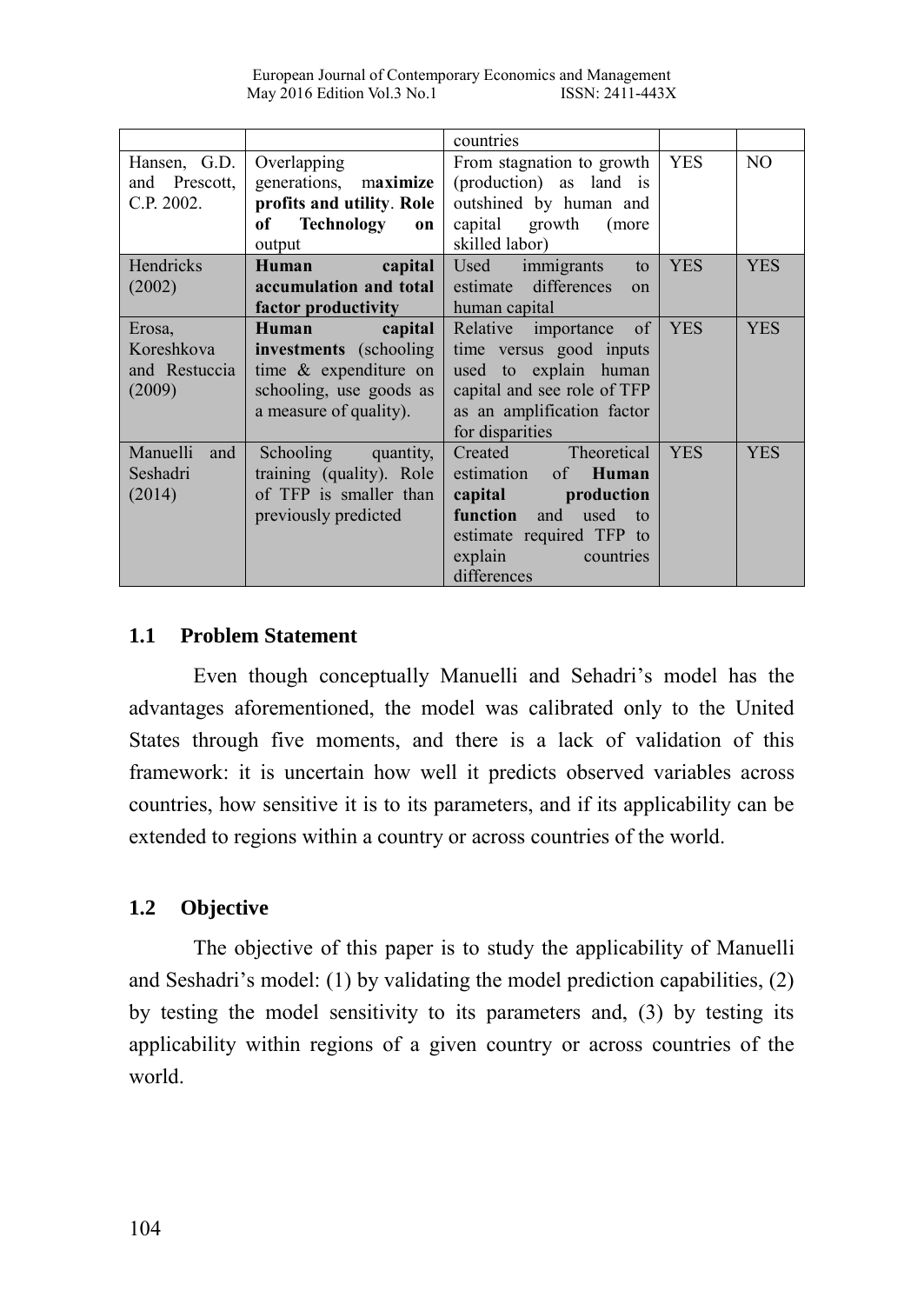## **1.3 Method summary**

This paper studies the suitability of a recent development to explain income/output differences per worker for regions within a country, in a case study for Canada. This paper employs the model specification recommended by Manuelli and Seshadri (2014) and studies the suitability of such model by: (1) analyzing the sensitivity of the model's parameters, (2) comparing its results with those predicted by other authors and (3) estimating the values of the most sensitive parameters from world data. Some interesting inferences were withdraw from the analysis.

### **1.4 The model**

This section describes the model, for a more detailed explanation the reader is directed to Manuelli and Seshadri (2014). The aim here is to explain the mechanisms built within the model in order to serve as a preamble for the validation/calibration strategy. The model (Equations 1 to 2) generates human capital stocks through an income maximization problem (expanded Ben Porath 1967). The individual maximizes discounted value of net income by selecting the fraction of time (at a given age) used to accumulate human capital  $(n(a))$ . This amount equals one (100% of the time) up until the end of formal school (age  $= 6+s$ ) which depends on each country. The individual also chooses the amount of early childhood (up to the age of 6) investments (*xE*) and the amount of market inputs to produce human capital up until current age  $(x(a))$ . It assumes the same technology for human capital accumulation during schooling and training (on the job).

$$
\max \int_{6}^{R} e^{-r(a-6)}[wh(a)[1 - n(a)] - x(a)da] - x_E - \eta(s)
$$
  
(1)  

$$
\dot{h}(a) = z_h[n(a)h(a)]^{\gamma_1}x(a)^{\gamma_2} - \delta_h h(a) \quad \text{and} \quad h(6) = h_E = h_B x_E^v
$$
  
(2)

The solution to the problem is restricted to a law of motion of human capital that considers its depreciation  $\delta_h$ , market inputs  $x(a)$  and fraction of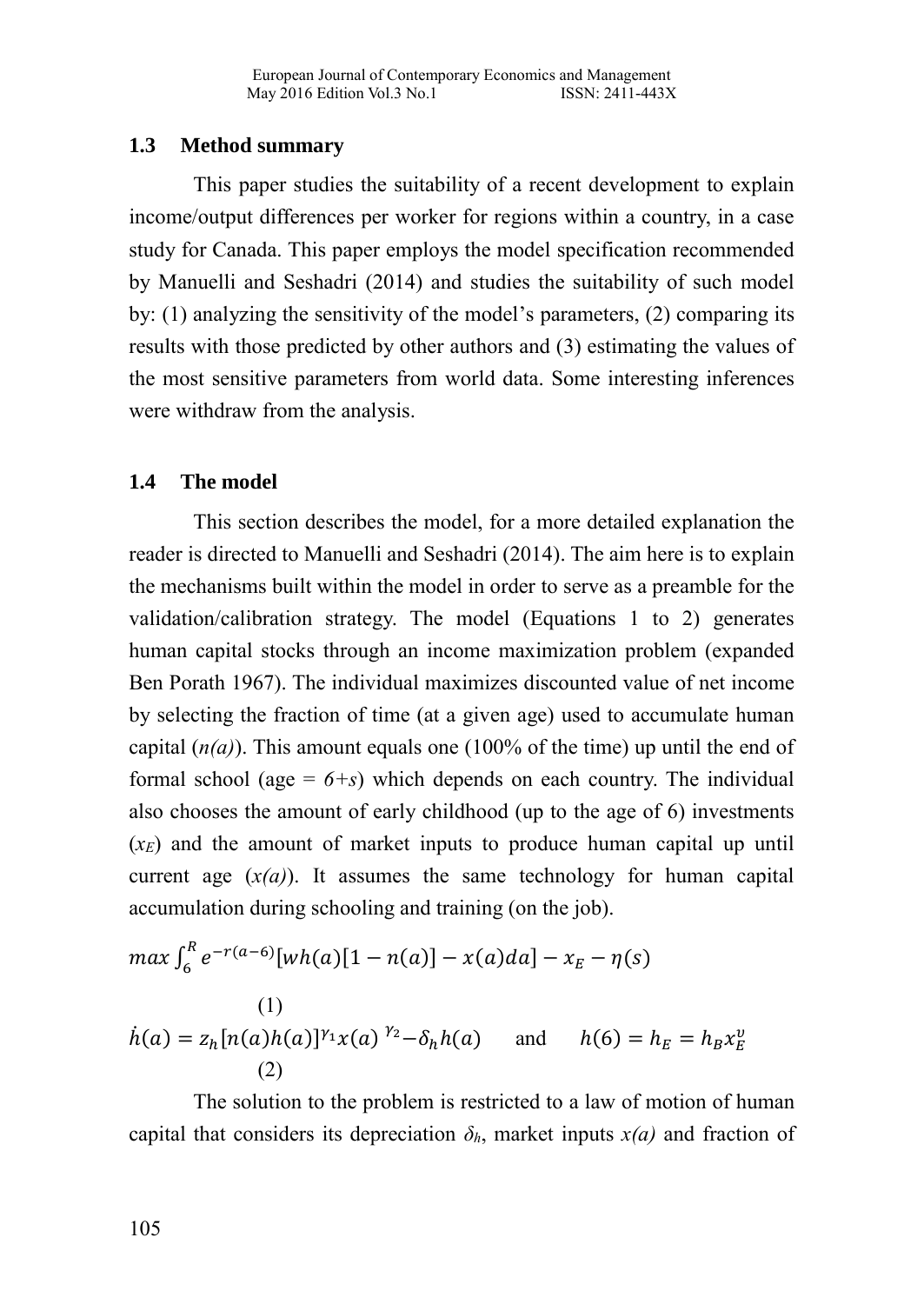time  $n(a)$  used to acquire human capital in the current period and the individual's innate learning skills *zh*. In addition to individual and accumulated human capital stocks, the solution to the problem estimates years of schooling and an earnings profile per country (output per worker) given by Equations 3 and 4.

$$
\frac{h_B^{1-\gamma}}{z_h^{1-\nu}w^{\gamma_2-\nu(1-\gamma_1)}} = m(6 + \sum_{\substack{n=1 \\ r+\delta_h}} \frac{1}{2} \int e^{(1-\gamma)(\delta_h + r\nu)s} \left(\frac{v}{r+\delta_h}\right)^{-(1-\gamma)\nu} \left(\frac{\gamma_1^{1-\gamma_2}\gamma_2^{\gamma_2}}{r+\delta_h}\right)^{1-\nu} \left[1 - \frac{1}{2} \int e^{-(1-\gamma)(\delta_h + r\nu)s} \left(\frac{1}{2} \int e^{-(1-\gamma)(1-\gamma_1)} e^{-(1-\gamma)(1-\gamma_1)} \frac{(-\gamma)(1-\gamma_1)}{(\gamma_1-\gamma_1)} \frac{(\gamma_1^{1-\gamma_2})}{\gamma_1 \gamma_2 r+\delta_h (1-\gamma_1)}\right)^{1-\nu} \frac{(\gamma_1^{1-\gamma})(1-\gamma_2)}{m(6+s)} \right]
$$

Where 
$$
m(6 + s) = 1 - e^{-(r+\delta_h)(R-6-s)}
$$
  
\n
$$
\hat{y}(s, p) = (1 - )w \left[ \frac{z_h \gamma_1^{1-\gamma_2} \gamma_2^{\gamma_2}}{r+\delta_h} \left( \frac{(1-\tau)w}{p_w} \right)^{\gamma_2} \right]^{1/(\gamma_1 - \gamma)} \left\{ e^{-\delta_h} h(6 + s) \right\}
$$
\n
$$
s) \frac{r+\delta_h}{\gamma_1} \int_{6+s}^{p+6+s} e^{-\delta_h(p+6+s-t)} m(t) dt - \frac{\gamma}{\gamma_1} m(a) \frac{1}{(1-\gamma)} \right\} \qquad (4)
$$

The model explicitly considers wages (*w*) and allow individuals to be more willing to invest in education if their level of skills is higher, it also acknowledge the importance of school quality as oppose to quantity. The other explicit elements on the model are the demographics of the country. The number of individuals at a given age and time *N(a,t)* is estimated from population growth rate *η* and life-terminal age *T* as shown in Equation 5.

$$
N(a,t) = e^{-\eta t} \left( \eta \frac{e^{-\eta a}}{1 - e^{-\eta T}} \right) \text{ where } \eta = \frac{f}{B}
$$
 (5)

As in any other model, several coefficients need to be calibrated: ɣ1 returns to labor,  $\chi$ 2 returns to input markets,  $\delta_h$  depreciation, *η* population growth rate,  $p_E$  price of early childhood inputs,  $p_w$  cost of on the job-training among others. A relative wage rate for skilled workers was computed based on Hendricks (2002) in order to estimate wage variation and compare it to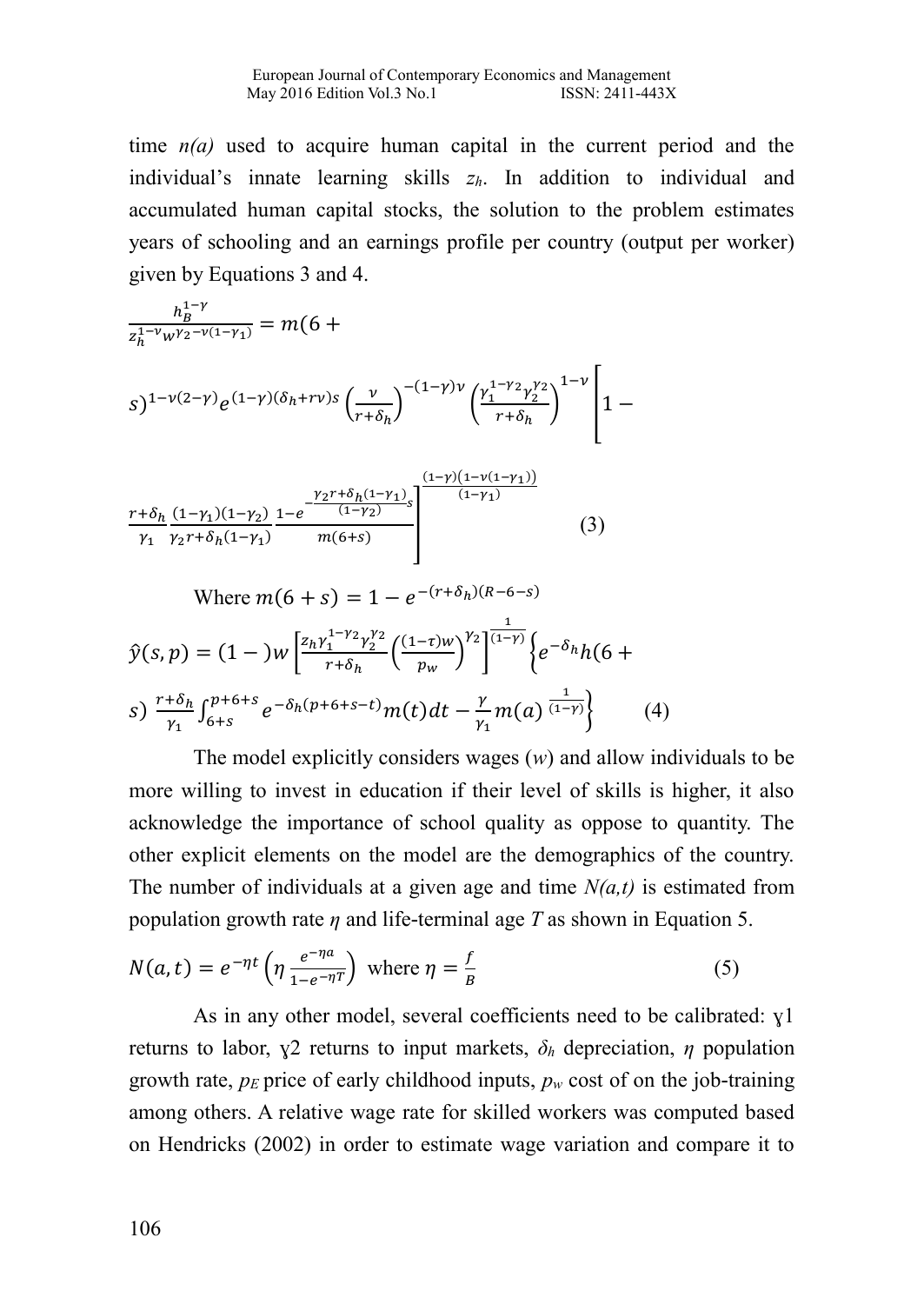the age earnings profile proposed by Manuelli and Seshadri (2014).

## **Calibration**

The model developed by Manuelli and Seshadri is locally calibrated to Canadian provinces. Parameters values from the original model (for the US) and from its calibration to Canada are presented in Table 1.

| Variable / Parameter      | US      | <b>CAN</b>       | CAN (model) |
|---------------------------|---------|------------------|-------------|
| Wage rate 55/25           | 2       | 2.29             | 2.29        |
| <b>Years of schooling</b> | 12.05   | about 13         | 13.2        |
| <b>Schooling / GDP</b>    | 4.5%    | about $5\%$      | 4.76%       |
| Early / GDP               | $1.1\%$ | Less than $US\%$ | $0.88\%$    |
| Income ratio (64/55)      | 0.79    | 0.76             | 0.786       |
| <b>Retirement Age (T)</b> | 78.5    | 81               | 81          |
| Model's coefficient $y_1$ | 0.486   | Not observed     | 0.4875      |
| Model's coefficient $y2$  | 0.400   | Not observed     | 0.404       |

*Value of preprimary investment for US is 0.4 and for Canada is 0.2% of GDP*

Canada as a country was used as the benchmark for the normalization of provinces and territories; in the original model (Manuelli and Seshadri 2014) the US was used as the benchmark economy and countries around the world compare to it. Canadian provinces and territories were sorted out based on output per worker. Beginning of working age for Canada was set to 25 years, life expectancy to 81 years and fertility rate to 1.66.

#### **Results**

The model predicted relative total factor productivity for provinces and territories in Canada (Table 2). I also used Hendricks (2002) model to estimate relative wage rates for skilled labor (I assumed 67% were skilled workers). Table 2 presents the demographic data and output per worker used to estimate TFP and the relative wage.

**TABLE 2 Demographics and estimated values for Canada's Provinces or Territories**

| <b>Province/Territory</b> | Life       | Fertility | Output per TFP | Relative wage rate |
|---------------------------|------------|-----------|----------------|--------------------|
|                           | expectancy | rates     | worker         | (Hendrick)-skilled |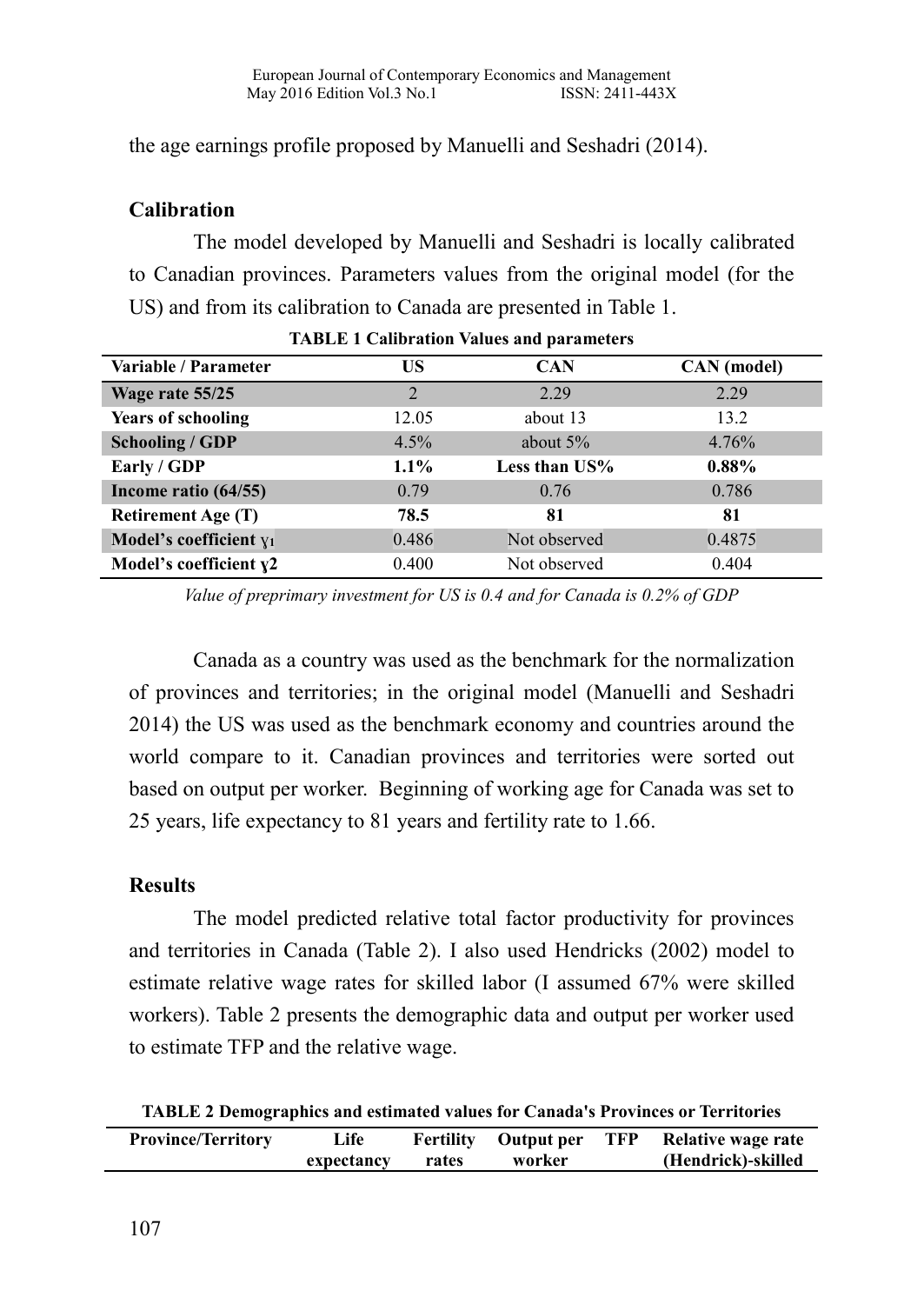| <b>Prince Edward Island</b>  | 80.5 | 1.63 | 0.7  | 0.87 | 0.15 |
|------------------------------|------|------|------|------|------|
| <b>Nova Scotia</b>           | 80   | 1.48 | 0.81 | 0.87 | 0.17 |
| <b>New Brunswick</b>         | 80.5 | 1.52 | 0.82 | 0.88 | 0.18 |
| <b>Ouebec</b>                | 81   | 1.69 | 0.84 | 0.88 | 0.18 |
| <b>Manitoba</b>              | 79.5 | 1.96 | 0.9  | 0.89 | 0.20 |
| <b>British Columbia</b>      | 82   | 1.52 | 0.96 | 0.91 | 0.21 |
| Ontario                      | 81.5 | 1.57 | 0.98 | 0.90 | 0.21 |
| Yukon                        | 75   | 1.58 | 1.12 | 0.91 | 0.25 |
| Saskatchewan                 | 79.5 | 2.03 | 1.13 | 0.91 | 0.25 |
| <b>Alberta</b>               | 81   | 1.9  | 1.43 | 0.95 | 0.33 |
| <b>Nunavut</b>               | 75   | 2.97 | 1.46 | 0.95 | 0.34 |
| Newfoundland-                | 79   | 1.46 | 1.47 | 0.95 | 0.34 |
| Labrador                     |      |      |      |      |      |
| <b>Northwest Territories</b> | 75   | 2.11 | 1.99 | 0.99 | 0.48 |

1.4.1 The ranking of Canadian provinces and territories from a total factor productivity and relative wages seems to match that expected, resource based provinces with lower population are more productive and individuals earn higher wages.

### **1.4.2 Sensitivity Analysis**

1.4.3 The value of parameter  $y_1$  and  $y_2$  were explored, only one parameter at the time was changed by holding constant all others. As seen on Tables 3 and 4. Small variations of either parameter produced large impact on the calibration targets, therefore a one percent change was chosen for the sensitivity analysis of  $y_1$  and  $y_2$ . As seen on Table 3 a 1% change in  $y_1$  implies a 10.5% change for the wage rate 55/25, a 8.56% on the number of years of schooling, and a 13.6% on the early-education expenditure and 9.24% on the schooling to GDP.

| <b>TABLE 3 Sensitivity to <math>y_1</math></b> |          |                  |          |  |  |
|------------------------------------------------|----------|------------------|----------|--|--|
| Variable / Parameter                           | $-1\%$   | <b>Model CAN</b> | $+1\%$   |  |  |
| Wage rate 55/25                                | 2.05     | 2.29             | 2.679    |  |  |
| <b>Years of schooling</b>                      | 12.07    | 13.2             | 14.45    |  |  |
| <b>Schooling / GDP</b>                         | $4.32\%$ | 4.76%            | 5.23%    |  |  |
| Early / GDP                                    | $1.0\%$  | 0.88%            | 0.78%    |  |  |
| Income ratio (64/55)                           | 0.786    | 0.786            | 0.786    |  |  |
| Model's coefficient $y_1$                      | 0.482625 | 0.4875           | 0.492375 |  |  |
| Model's coefficient $y_2$                      | 0.404    | 0.404            | 0.404    |  |  |
| <b>TABLE 4 Sensitivity to <math>y_2</math></b> |          |                  |          |  |  |
| Variable / Parameter                           | $-1\%$   | <b>Model CAN</b> | $+1\%$   |  |  |
| Wage rate 55/25                                | 2.12     | 2.29             | 2.535    |  |  |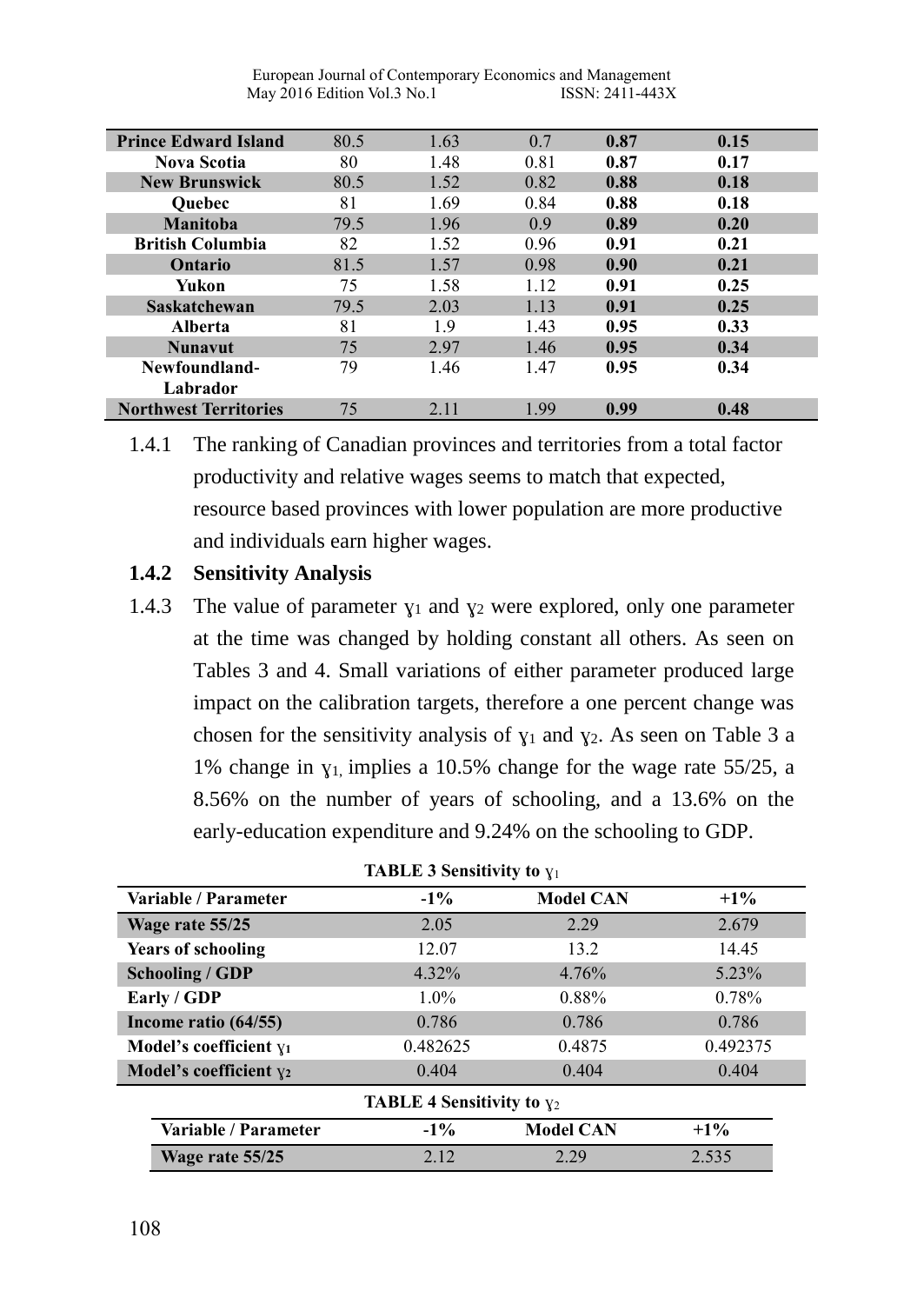| <b>Years of schooling</b> | 12.39    | 13.2   | 14.10    |
|---------------------------|----------|--------|----------|
| <b>Schooling / GDP</b>    | $4.41\%$ | 4.76%  | $5.12\%$ |
| Early / GDP               | 0.986%   | 0.88%  | $0.79\%$ |
| Income ratio (64/55)      | 0.787    | 0.786  | 0.786    |
| Model's coefficient $y_1$ | 0.4875   | 0.4875 | 0.4875   |
| Model's coefficient $y_2$ | 0.39996  | 0.404  | 0.40804  |

Manuelli and Seshadri claimed that the model exhibit variations according to the fertility rate. A base rate of 1.66% and variations of 40% is presented in Table 5. As seen neither income ratios nor years of schooling are affected, the larger variations are observed for early childhood and schooling investments as percentages of GDP.

| Variable / Parameter      | $-40%$ | <b>Model CAN</b> | $+40%$ |
|---------------------------|--------|------------------|--------|
| Wage rate 55/25           | same   | 2.29             | same   |
| <b>Years of schooling</b> | same   | 13.24            | same   |
| <b>Schooling / GDP</b>    | 4.72%  | 4.76%            | 4.81   |
| Early / GDP               | 0.877% | 0.88%            | 0.897% |
| Income ratio (64/55)      | same   | 0.786            | same   |
| Fertility rate $\eta$     | 1.00%  | 1.66%            | 2.33%  |

**TABLE 5 Sensitivity to** η

Variations to total factor productivity (TFP) and level of innate ability  $(Z_h)$  were explored: a 10% on TFP approximately corresponded to variations of 5% on  $Z_h$  as shown on Table 6 and 7.

| <b>TABLE 6 Sensitivity to Zh ability</b> |          |                  |        |  |  |
|------------------------------------------|----------|------------------|--------|--|--|
| Variable / Parameter                     | $-5%$    | <b>Model CAN</b> | $+5%$  |  |  |
| Wage rate 55/25                          | 1.92     | 2.29             | 2.77   |  |  |
| <b>Years of schooling</b>                | 11.76    | 13.24            | 14.42  |  |  |
| <b>Schooling / GDP</b>                   | $4.27\%$ | 4.76%            | 5.16   |  |  |
| Early / GDP                              | $1.11\%$ | 0.88%            | 0.73%  |  |  |
| Income ratio (64/55)                     | same     | 0.786            | same   |  |  |
| Zh ability                               | 0.3173   | 0.334            | 0.3507 |  |  |

**TABLE 7 Sensitivity to** TFP

| Variable / Parameter | $-10\%$           | <b>Model CAN</b> | $+10\%$ |
|----------------------|-------------------|------------------|---------|
| Wage rate 55/25      | 1.93 <sup>°</sup> | 2.29             | 2.81    |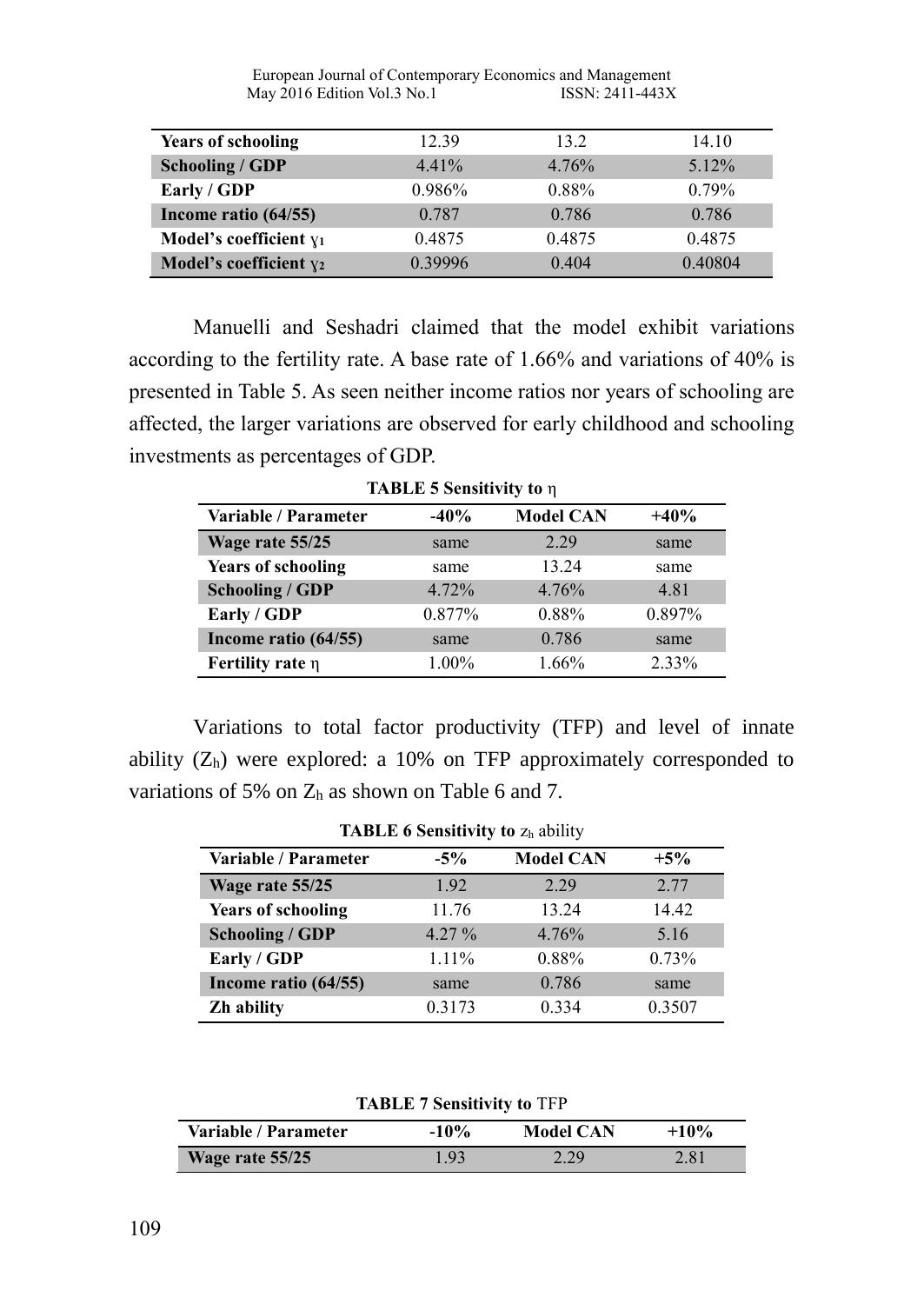| <b>Years of schooling</b> | 11.78    | 13.24    | 14.49 |
|---------------------------|----------|----------|-------|
| <b>Schooling / GDP</b>    | $4.33\%$ | 4.76%    | 5.12  |
| Early / GDP               | $1.07\%$ | $0.88\%$ | 0.75% |
| Income ratio (64/55)      | same     | 0.786    | same  |
| TFP                       | 0.9      | 0.334    | 11    |

In summary (Table 8), the model is very sensitive to  $y_1$  and  $y_2$ , a 1% change in  $y_1$  and  $y_2$  requires about 10% changes in TFP or 5% changes in innate ability  $(z_h)$  to produce similar results. Hence, a large effort should be concentrated in estimating the values  $y_1$  and  $y_2$ , Solow (1956) suggested that the success of modeling lies in the model mechanisms being capable of abstracting by much the phenomena at hand without being heavily affected by the parameters. Hence in this sense, Manuelli and Seshadri (2014) model fails unless a reliable approach for the estimation of returns to scale in the human capital production function, that is, the role of labor in production of human capital  $y_1$  and the role of goods in the production of human capital  $(y_2)$  could be found. Total factor productivity and  $z_h$  impact more early investment as ratio of GDP values so could be used to adjust such variable.

| <b>Variable / Parameter</b> | $5\%$ Zh | 10%TFP   | $1\%~{\rm v}1$ | $1\%~{\rm v}2$ | $40\%$ n |  |  |  |  |
|-----------------------------|----------|----------|----------------|----------------|----------|--|--|--|--|
| Wage rate 55/25             | $16.2\%$ | $15.7\%$ | $10.50\%$      | $7.40\%$       | Same     |  |  |  |  |
| <b>Years of schooling</b>   | $11.1\%$ | $11\%$   | 8.56%          | $6.13\%$       | Same     |  |  |  |  |

**Table 8. Sensitivity summary**

**Schooling / GDP** 10.3% 9.03% 9.24% 7.35% 0.84% **Early / GDP** 26.1% 21.6% 13.60% 12.05% 0.4%

#### **1.4.4 Comparison of predicted versus observed results**

We built several indicators from observed data and compared them with those predicted by Manuelli and Seshadri's model. The only exception is that of *Human capital per worker* which was constructed from the estimation of human capital per output based on 1985 data by Klenow and Rodriguez-Clare (1997). Data used for this comparisons included gross domestic product (GDP) for the year 1985 and 1990, expenditure of education on GNI and GNI for the year 1990 and labor force data (number of workers) for the year 1990 all from the World Bank. Manuelli and Seshadri's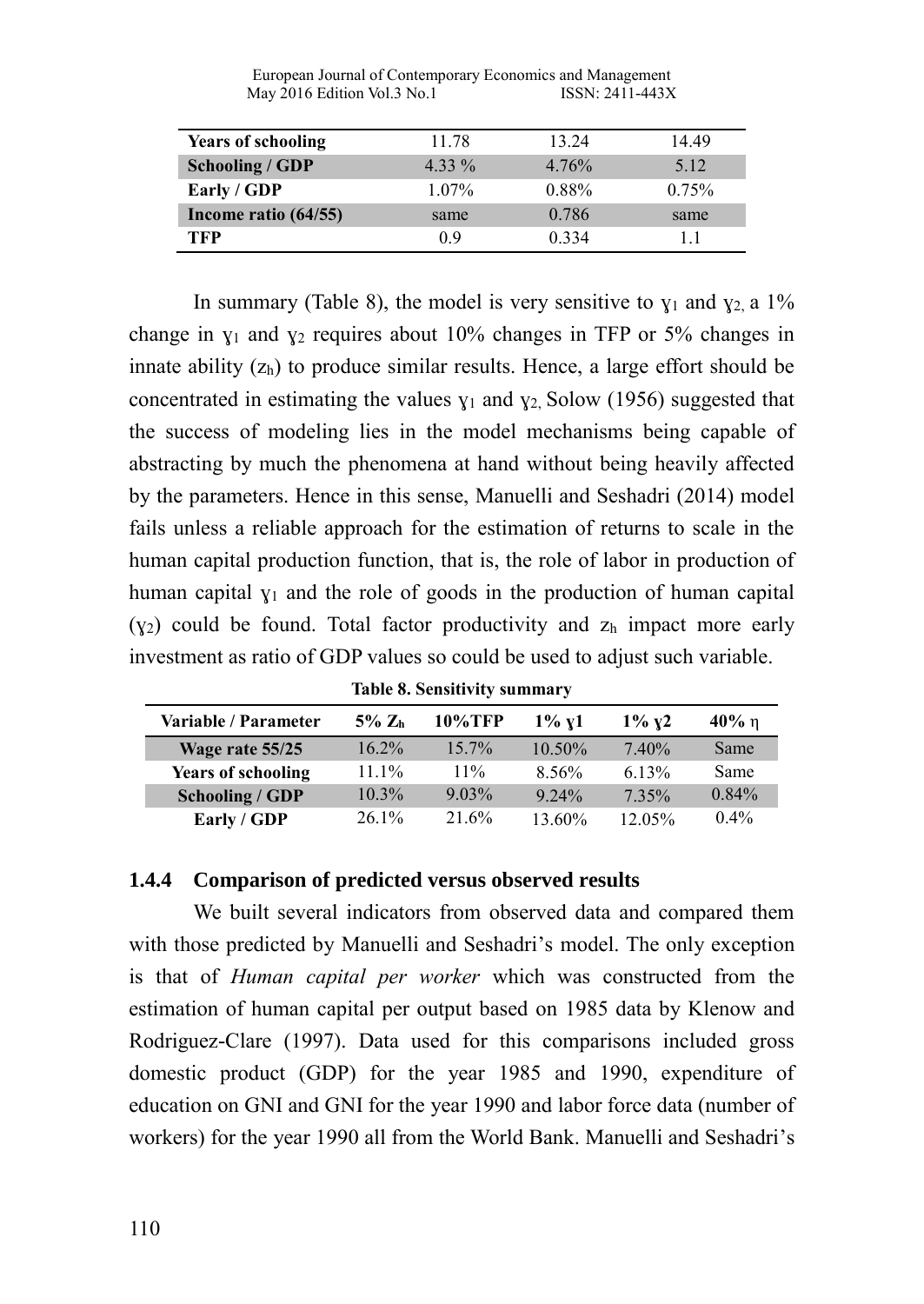(2014) model was used to estimate the same indicators. All graphs plot the 45 degree perfect-equivalence reference-line. The results of relative human capital shown on Figure 2 over-predict human capital as predicted by Klenow and Rodriguez-Clare (1997). Schooling showed a better spread around the one to one equivalence but was also slightly overestimated.



**Figure 2. Relative Human Capital per worker, H\_US = 1**



**Figure 3. Schooling in number of years**

Penn World table 8.0 contains estimates of total factor productivity, which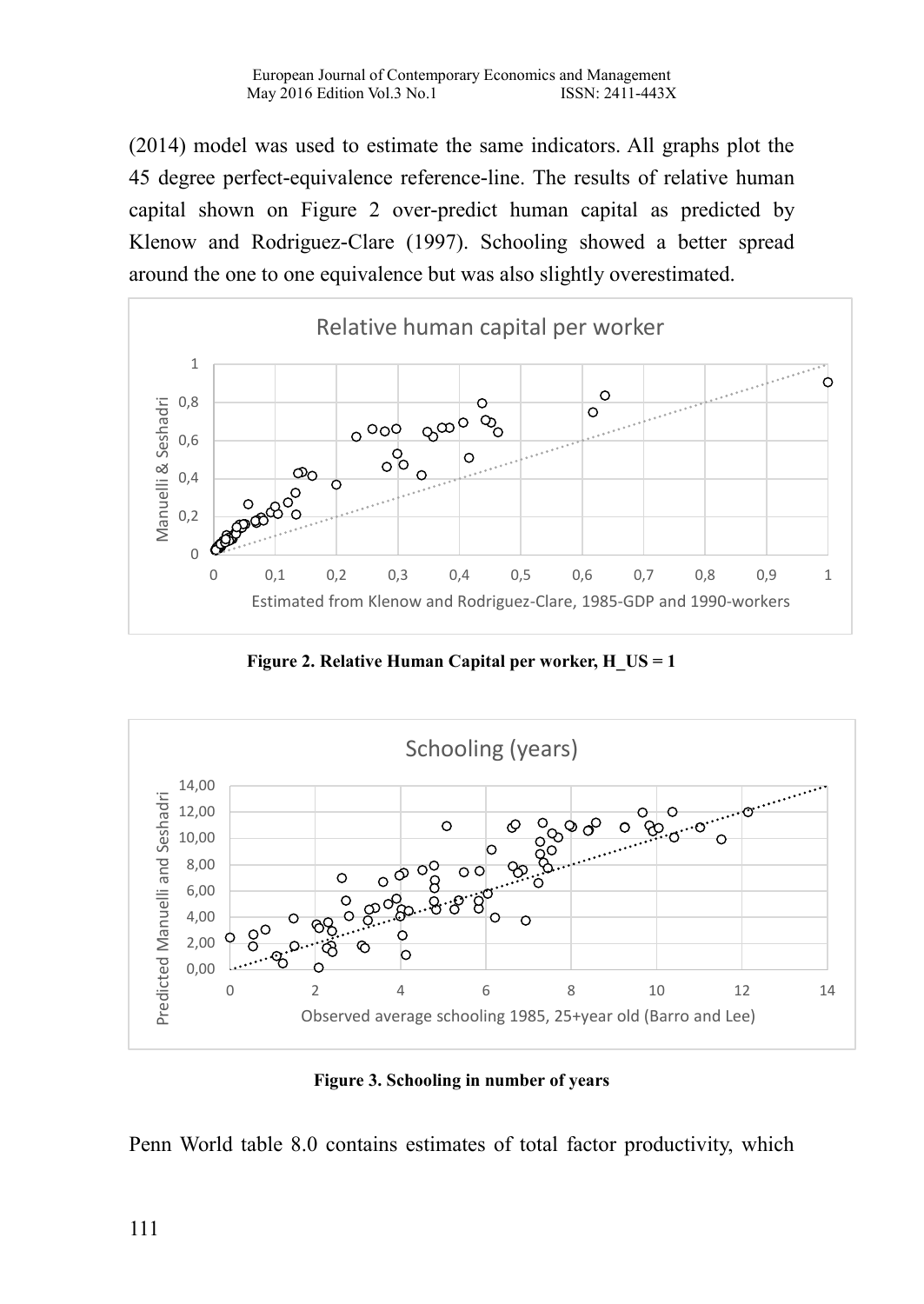have been compared to those estimated by Manuelli and Seshadri in Figure 4. Clearly Manuelli and Seshadri overestimates the values presented by the Penn World Table 8.0.



**Figure 4. Total Factor Productivity**

A large spread was observed when comparing observed investment in education as percentage of GDP with predicted values, however, we built observed expenditure from expenditure as ratio of GNI and had to bring it back in terms of GDP with 1990 data, 1985 data was unavailable.



**Figure 4. Expenditure in Education as % of GDP**

# **Estimation of parameters**

The ultimate goal of the model (Manuelli and Seshadri 2014) was to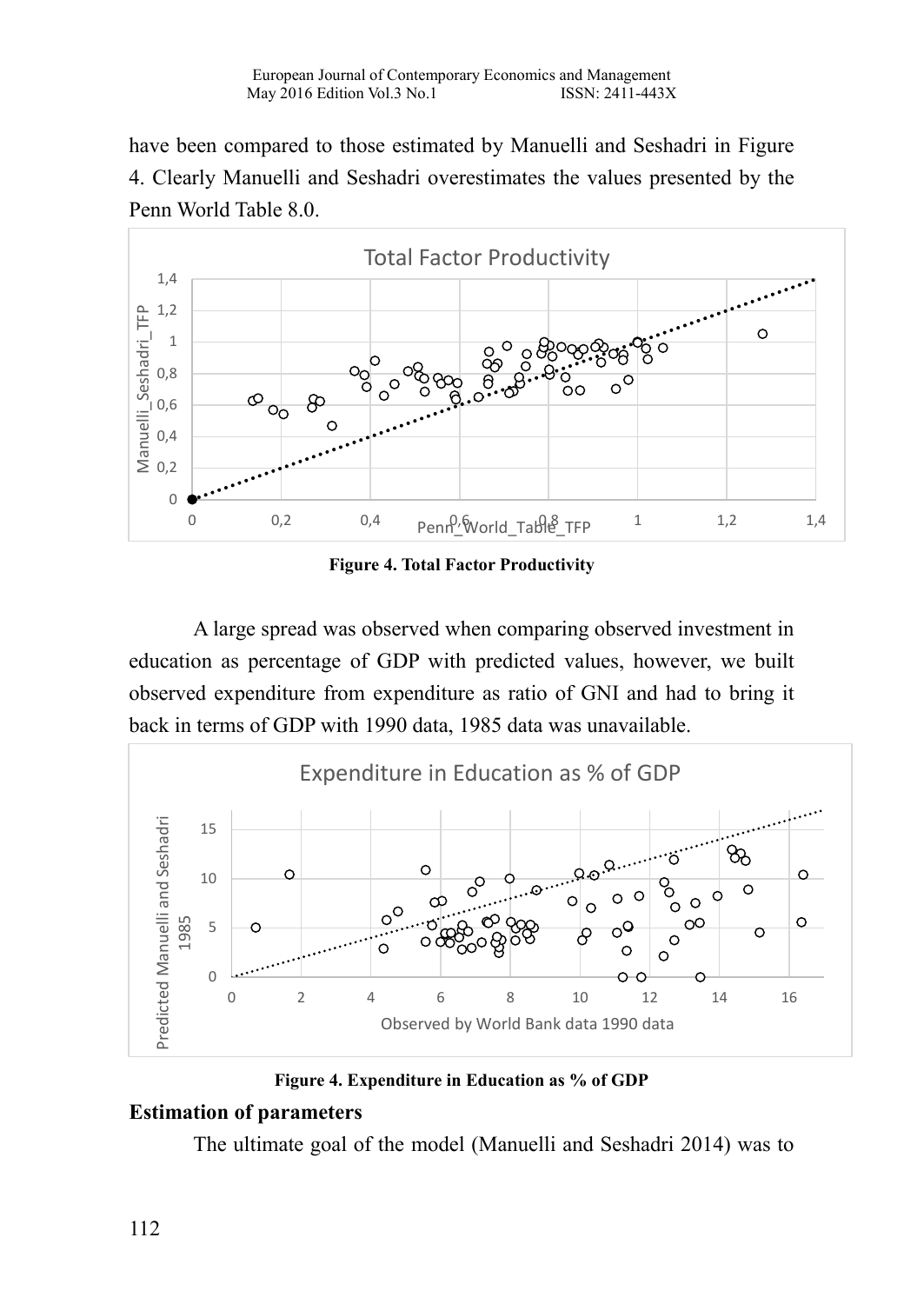estimate human capital, in that respect and as compared to the estimates from Klenow and Rodriguez-Clare (1997), the model overestimates such values, the problem is that human capital is a variable we do not observe and hence once we track down the model capability in terms of years of schooling or expenditure in education as percentage of GDP, the model does a better job. The question now turns to the model ability to be calibrated to replicate world data. As it turns out, one of the key features of the model is its heavy reliance on the values of  $\gamma_l$  and  $\gamma_2$ . Is there a method to learn the value of such parameters from the data? As it turn out a Full Bayesian regression guided by a Markov-Chain-Monte-Carlo (Gibbs-Sampling) with a noninformative prior could do this job. However, current model is highly dimensional and several attempts to estimate it using commercial software (OpenBUGS) failed. A simplified version of the model -presented belowwas used for such a purpose.

A simplified Ben-Porath (1967) law of motion of human capital in steady state (Equation 6 instead of Equation 2) along with first order condition for *x* (Equation 7), resource constraint (Equation 8) and first order condition for schooling (Equation 9) from an income maximization problem similar to the one in Equation 1 were used to estimate the returns to human capital  $y_1$  and from investment in education  $y_2$  from data of 81 countries of the world. Equation 10 presents the FOC w.r.t. *n*.

$$
\delta^h h = z_h [nh]^{y_1} x^{y_2} \tag{6}
$$

$$
\frac{1}{\beta} = 1 + H_1 - \delta^h
$$
 Where  $H_l$  is the FOC of Equation 6 w.r.t.  $n$  (7)

$$
c + x + \delta^k k = y \tag{8}
$$

$$
\frac{H_1}{H_2} = (1 - \tau)w
$$
 Where  $H_2$  is the FOC of Equation 6 w.r.t.  $h$  (9)

$$
H_1 = z_h \gamma_1 n^{\gamma_1} h^{\gamma_{1-1}} x^{\gamma_2} \tag{10}
$$

I solved for three unknowns: the amount of time spend acquiring human capital (n), the investment in goods for human capital (x) and the amount of human capital (h).

From Equation 7 and taking the derivative one can find Equation 11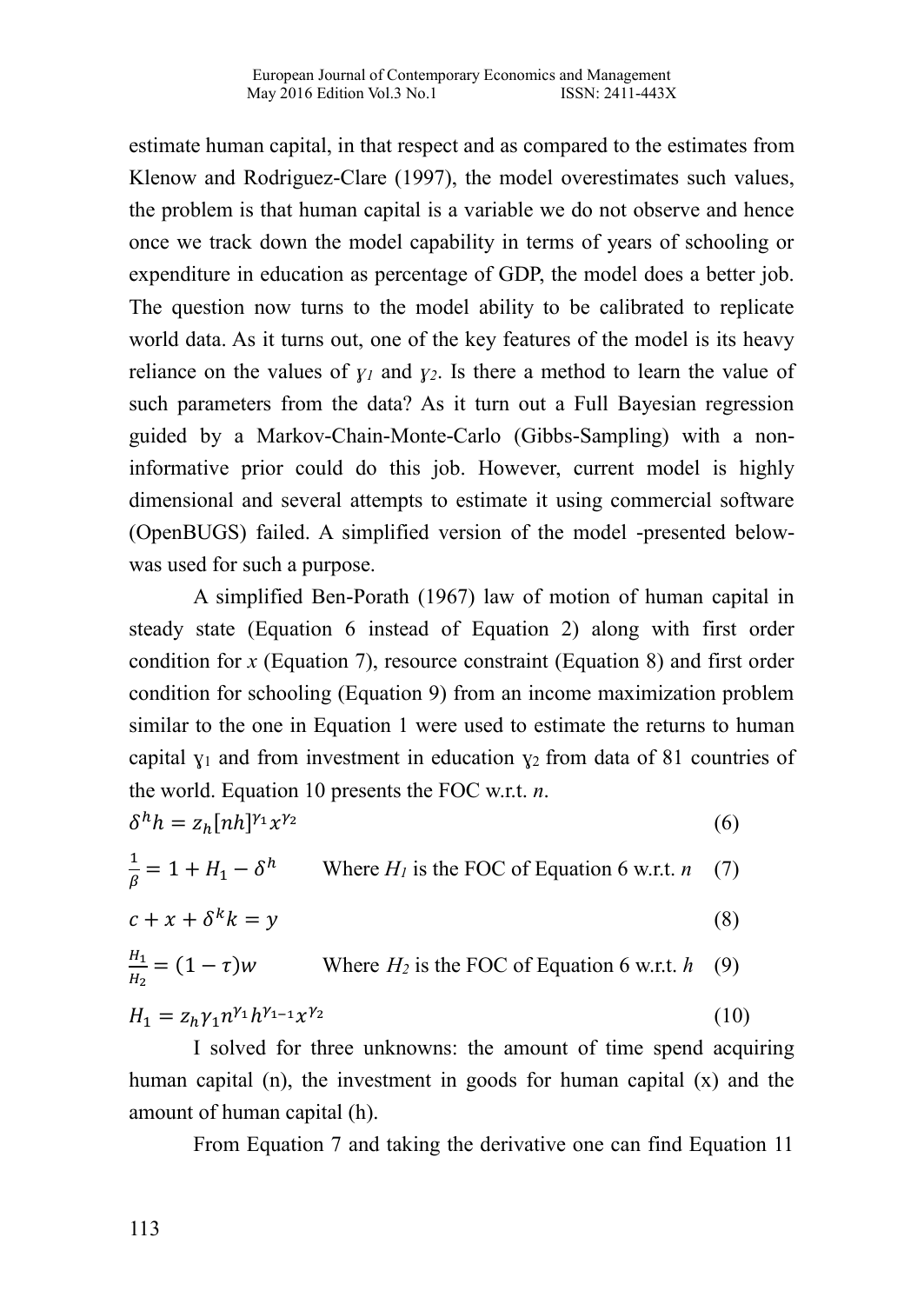which contain three unknowns *n*, *h* and *x*. Take now the derivative of Equation 11 with respect to h and use Equation 9 to obtain Equation 12 which only contains two unknowns, take now Equation 6 and plug in Equation 12 to obtain Equation 13, finally take Equation 8 and plug it into Equation 13 which solves for n. The system given by Equations 11 to 13 can be used to solve for the amount of human capital (Equation 15).

$$
\frac{\frac{1}{\beta}-1+\delta^h}{z_h} = \gamma_1 n^{\gamma_1} h^{\gamma_1} x^{\gamma_2} \tag{11}
$$

$$
h = (1 - \tau)wn \tag{12}
$$

$$
n = \frac{z_h x^{\gamma_2}}{\delta^h (1-\tau)^{1-\gamma_1} w^{1-\gamma_1}} \tag{13}
$$

$$
n = \frac{z_h (y - \delta^k k - c)^{\gamma_2}}{\delta^h (1 - \tau)^{1 - \gamma_1} w^{1 - \gamma_1}}\tag{14}
$$

$$
h = \frac{z_h (y - \delta^k k - c)^{\gamma_2}}{\delta^h (1 - \tau)^{-\gamma_1} w^{-\gamma_1}}
$$
(15)

I concentrate the attention now to the estimation of  $y_1$  and  $y_2$ . A full Bayesian estimation using OpenBUGS (reference) was run to estimate their values from the observed data, a non-informative prior was used to learn from the data the probabilistic distribution for the 95% CI of the values of  $y_1$ and  $y_2$ . Values of human capital estimated by Manuelli and Seshadri's model were used on the left-hand-side of Equation 15 and values of observed output per capita, capital per capita and consumption per capita were used to build human capital and the system was target with estimating the two unknown parameters as stochastic nodes. Income taxes were estimated for the countries and both depreciation rates were set to 0.075.

Figure 5 illustrates the model used with 55 countries for which data was available. Human capital per worker was obtained from Klenow and Rodriguez-Clare (1997), data for labor income tax was fixed it to 0.3 for all countries (this needs to be revised in future research), physical capital per worker and output per worker were obtained from the world bank database, consumption was fixed to 80% of output for all countries. Results from the estimation are also shown on Figure 5. As seen an estimation of the values of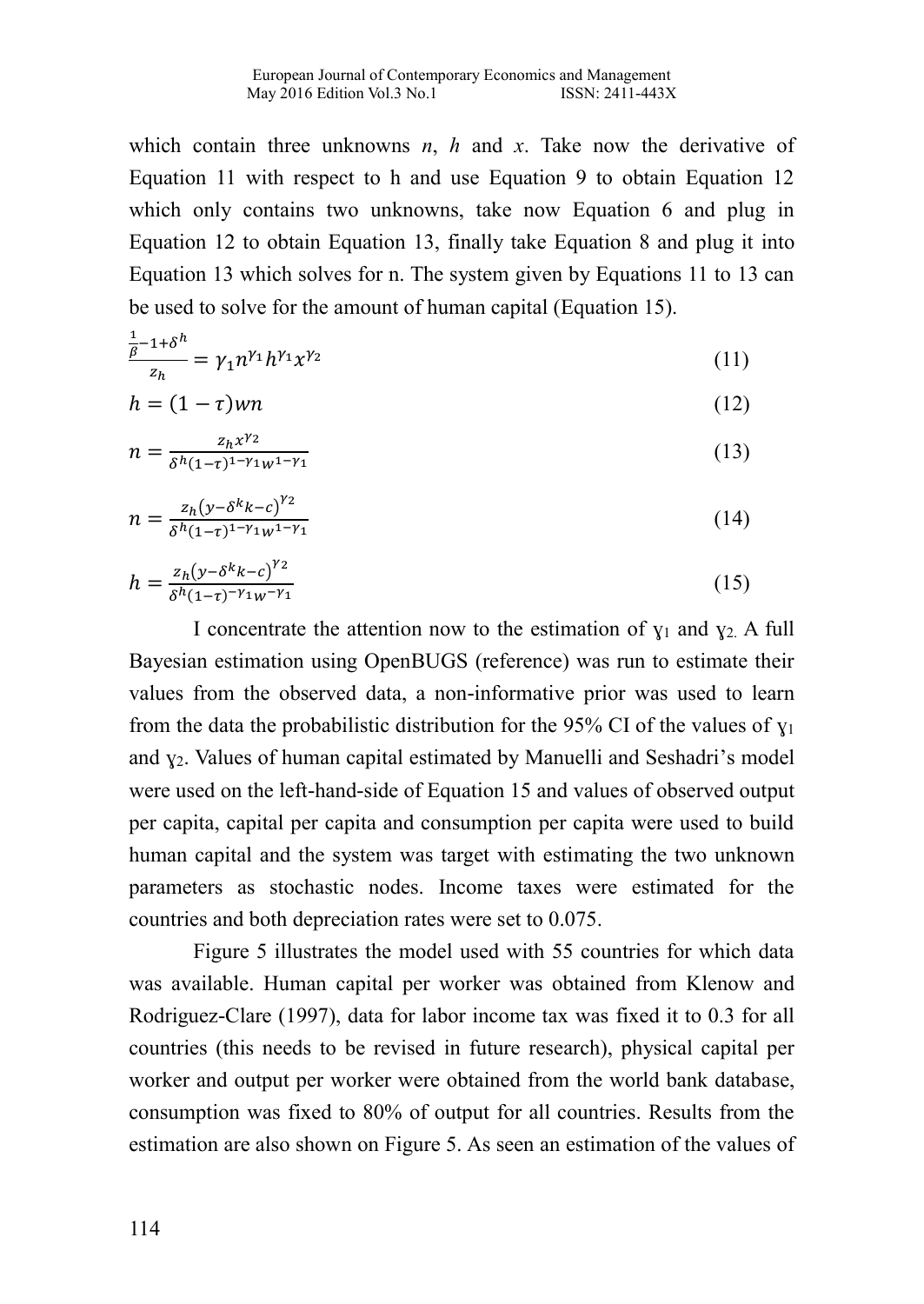$y_1$  and  $y_2$  from 55 countries of the world yields very dissimilar results than those estimated by Manuelli and Seshadri (2014). Value of  $y_1$  observes a huge discrepancy ( $E(y_1)=0.1452$  versus g1=0.48) meanwhile values of  $y_2$ are much closer ( $E(y_2) = 0.3729$  versus 0.4 in the original model).

#### **Conclusion**

Manuelli and Seshadri's model predictions seems to match well productivity of Canadian provinces and territories. In a world context their model seems to accurately replicate observed years of education and to overstate relative human capital per worker as compared to classical specifications. Their model is very sensitive to returns to human capital and to goods ( $y_1$  and  $y_2$ ). Returns to goods ( $y_2$ ) across countries of the world does not seem to vary much. Returns to human capital invested to produce more human capital vary largely; the world average does not suggest that such return contributes as largely as observed in the US or Canada, this results seems to align with the belief that quality of the education plays a very significant role even more in developed countries and that the impact of education on income ranges a lot among countries.

```
model {
zh <- 0.334
dk < 0.075dh <-0.075tao < 0.3for(i in 1:55) {
h[i] \sim dnorm(mu[i],tau) #H= human capital per worker
mu[i] <- zh*pow(y[i]-dk*k[i]-c[i],g2)*pow((1-tao)*w[i],g1)/dh
}
sigma \leq- sqrt(1/tau)y1 \sim \text{dnorm}(0,0.010)y2 \sim \text{dnorm}(0,0.010)tau ~ dgamma(0.001, 0.001)}
```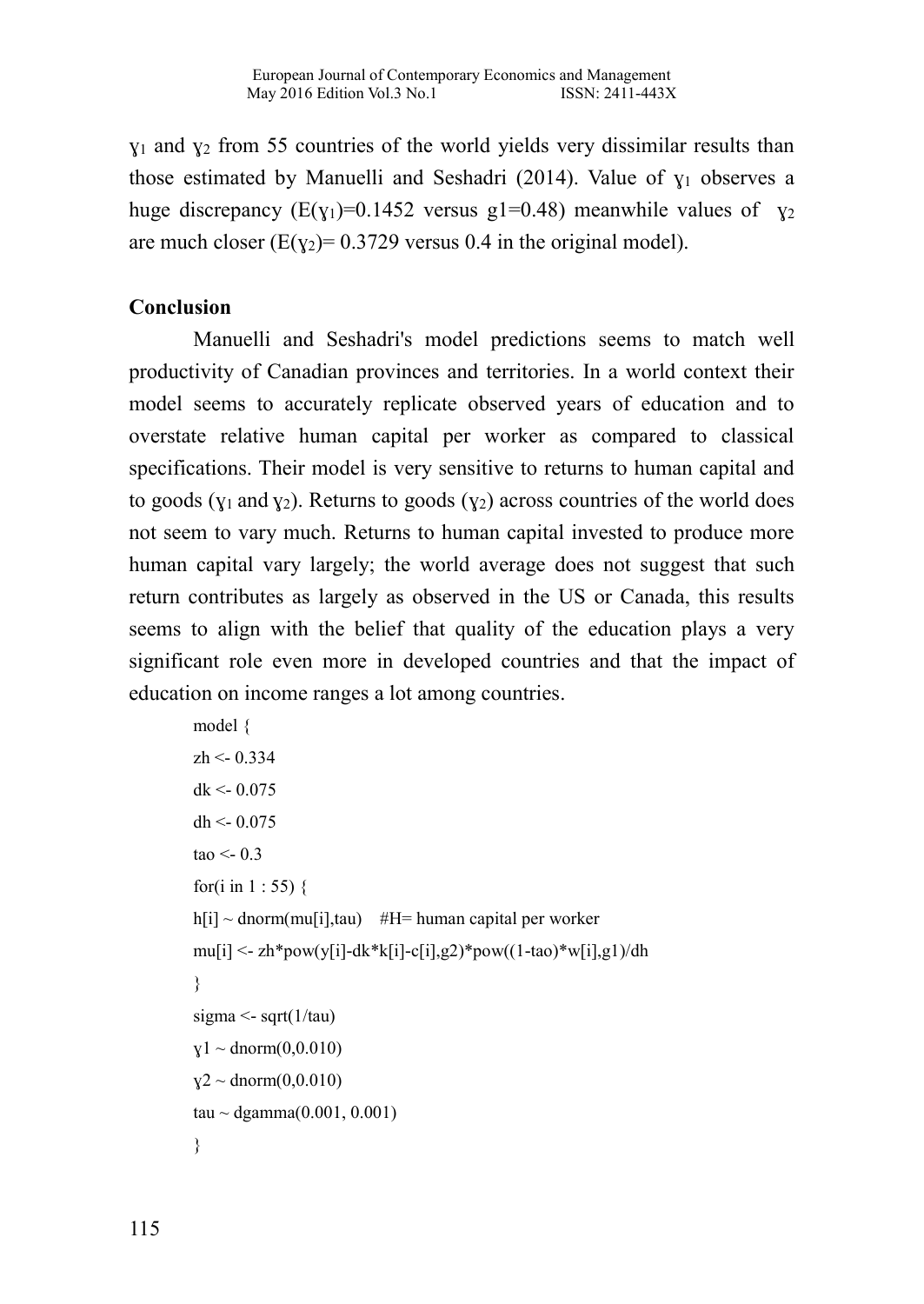list(y1=0.1, y2=0.7,tau=0.001) #chain initialized with prior for y1=0.1 and y2=0.7 list(y1=0.7, y2=0.1,tau=0.001) #chain initialized with prior for y1=0.7 and y2=0.1

|                | mean   | sd | MC error                    |                       | val2.5 pcmedian val97.5 pc |  |
|----------------|--------|----|-----------------------------|-----------------------|----------------------------|--|
| start          | sample |    |                             |                       |                            |  |
| v1             |        |    | $0.1452$ $0.08712$ 1.647E-4 | 0.01273 0.1342 0.3438 |                            |  |
| 2204000        |        |    |                             |                       |                            |  |
| Y <sub>2</sub> |        |    | 0.3729 0.02942 5.594E-5     | 0.3057 0.3765 0.4199  |                            |  |
| 2204000        |        |    |                             |                       |                            |  |

**Figure 5. Full Bayesian Model and estimated returns to human capital and to goods**

### **References:**

Erosa, A., Koreshkova, T. and Restuccia, D. (2010). How important is human capital? A quantitative theory assessment of world income inequality. *Review of Economic Studies*, Volume 77, Number 4, pp. 1421-1449. doi *10.1111/j.1467-937X.2010.00610.x*

Hall, R.E. and Jones, C.I. (1999). Why Do Some Countries Produce So Much More Output per Worker than Others?. *The quarterly journal of economics*, Vol.114. No.1, pp.83-116. *doi: 10.1162/003355399555954*

Solow, R. (1956). A Contribution to the Theory of Economic Growth. *The Quarterly Journal of Economics*, Vol 70, No. 1, pp 65-94. *doi: 10.2307/1884513*

Porath, B. (1967). The Production of Human Capital and the Life Cycle of Earnings. *The Journal of Political Economy*, Vol. 75, No. 4, Part 1, (Aug., 1967), pp 352-365.

Mincer, J. (1974). *Schooling, Experience and Earnings*. New York, NY. Columbia University Press.

Mankin, N.G., Romer, D. and Weil, D.N. (1992). A contribution to the Empirics of Economic Growth. *The Quaterly Journal of Economics*, Vol 107, No.2, pp. 407-437. *doi: 10.2307/2118477*

Klenow, P.J. and Rodriguez-Clare, A. (1997). The Neoclassical revival of Growth Economics: Has it gone too far? National Bureau of Economic Research *Macroeconomics Annual 1997, Volume 12.* Cambridge, MA,